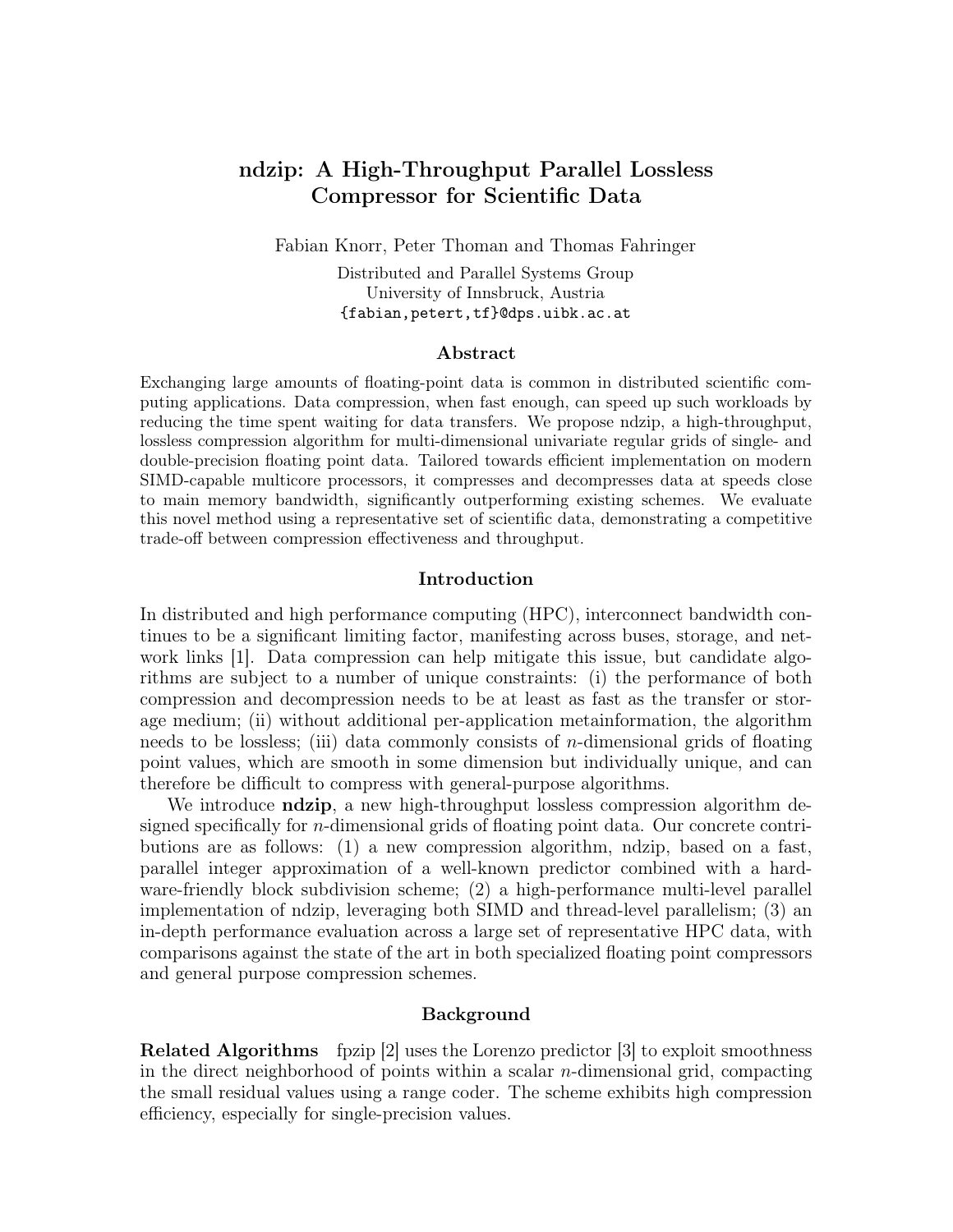FPC [\[4\]](#page-9-3) uses a pair of hash-table based value predictors to compress an unstructured double-precision data stream. It offers a tunable parameter trading compression effectiveness for speed. The thread-parallel pFPC variant [\[5\]](#page-9-4) allows further prioritization of compression throughput by processing input data in chunks.

SPDP [\[6\]](#page-9-5) combines one-dimensional prediction with an LZ77 variant to compress both single- and double-precision data without specialization for either format.

MPC [\[7\]](#page-9-6) is a fast compression scheme for GPUs. A simple one-dimensional value predictor is combined with a bit-regrouping scheme for zero-bit elimination in the residual which maps well to the targeted hardware.

The APE and ACE compressors [\[8\]](#page-9-7) adaptively select from multiple value predictors to decorrelate data points in an n-dimensional grid from their already-processed neighbors. Residuals are compacted using a variant of Golomb coding.

Value Prediction Individual values from scientific floating-point data commonly exhibit high entropy in the low-order mantissa bits and seldom repeat exactly, lowering efficiency of the traditional dictionary coder approach. Instead, specialized methods try to predict values from already processed data and only encode residuals.

SPDP and MPC use simple fixed-stride value predictors, remembering a history of k values and predicting each point with the k-th most recently encoded value.

FPC and pFPC maintain larger internal state with a pair of hash table based predictors to exploit repeating patterns in values and value deltas.

The floating-point Lorenzo predictor employed by fpzip estimates the value on one corner of a length-2 hypercube within an  $n$ -dimensional space by summing up all other corners reachable via an odd number of edges and subtracting those reachable via an even number. The prediction accuracy increases with smoothness of the data and is exact when the hypercube is an implicit polynomial of degree  $n-1$ .

The APE and ACE predictors expand on this idea by using higher-dimensional polynomials in each dimension, which increases prediction accuracy at the expense of greater computational cost.

Difference Operators In a lossless compression context, floating-point subtraction is unsuitable for computing prediction residuals. Small-magnitude floating-point values usually do not manifest in short, compressible bit representations, and the format's limited precision make floating-point subtraction a non-bijective operation. Thus, all studied algorithms compute residuals on bit representations explicitly.

FPC and pFPC use a bit-wise XOR difference, while SPDP and MPC reinterpret the operand bits as integers and encode the result of integer subtraction. The APE and ACE schemes offer both variants. fpzip also uses integer subtraction, but negates the operand depending on the sign bit to improve continuity in the mapping.

Residual Value Encoding Accurate predictions yield small-magnitude residuals with many identical leading bits, i.e. zeros for the XOR operator and redundant sign bits for two's complement integer subtraction. Efficiently encoding these leading bits is the only data reduction mechanism employed by most studied schemes.

fpzip uses a range coder to compress the number of leading redundant bits, followed by a verbatim copy of the trailing bits. The near-optimal bit string produced by the range coder makes this approach very space-efficient. However, the required bit-granularity addressing is difficult to implement efficiently.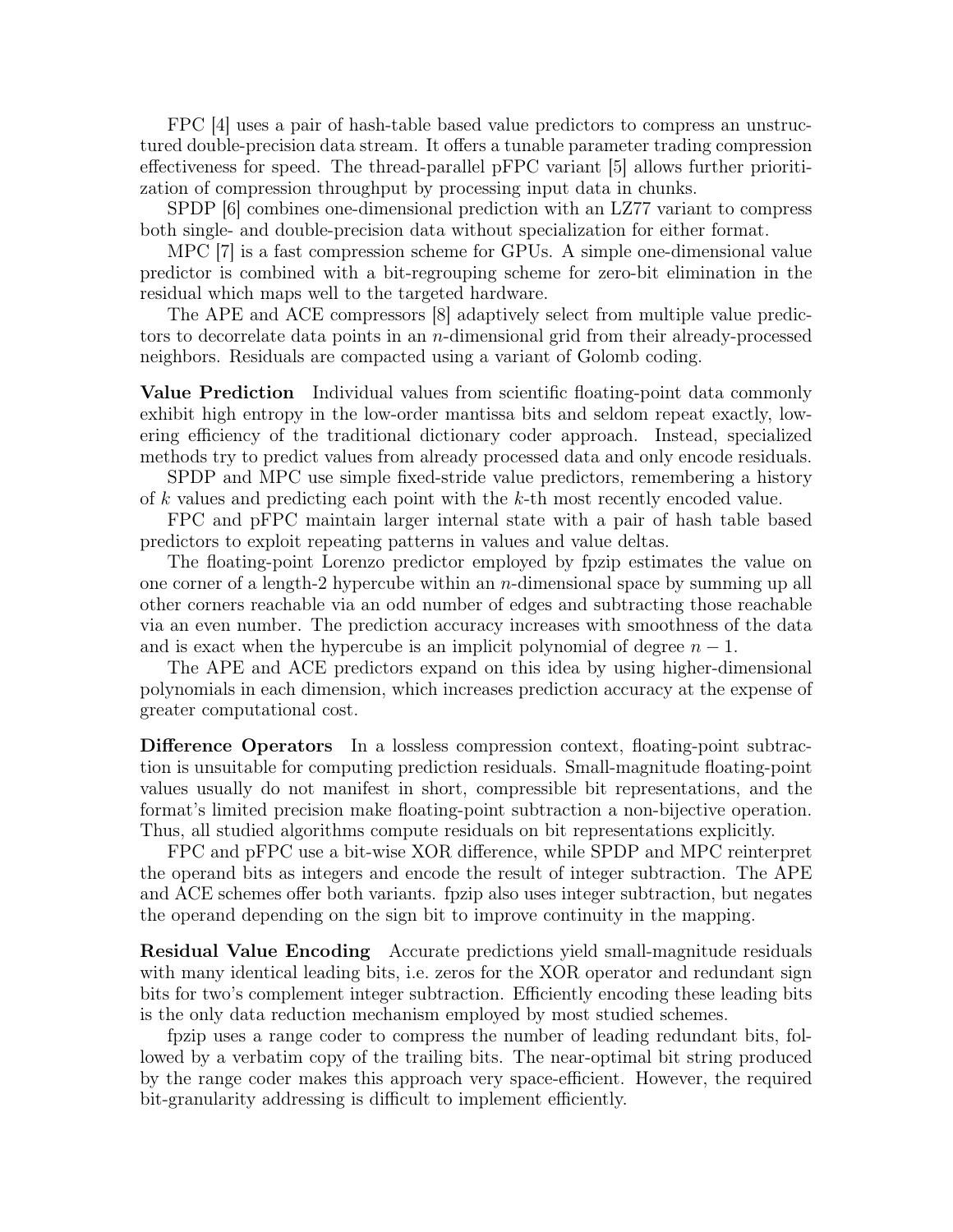The APE and ACE schemes take a similar approach, but encode the number of redundant bits using a symbol-ranking Golomb code.

FPC and pFPC count the number of leading-zero bytes in a double-precision residual, using a fixed mapping to encode the run length together with the predictor selection in a four-bit value. The remainder, starting with the first non-zero byte, is output verbatim. This method is stateless and has an acceptable <sup>1</sup>/<sup>16</sup> overhead in the incompressible case at the expense of wasting bits due to its lower granularity.

MPC splits the residual stream into chunks of 32 single- (or 64 double-) precision values, emitting the 32 (64) most-significant bits followed by the 32 (64) second-most significant bits, and so on. Zero-words are eliminated from the output stream and replaced with a 32- or 64-bit mask per chunk encoding the positions of all non-zero words. This method has very low  $\frac{1}{32}$  ( $\frac{1}{64}$ ) overhead in the incompressible case and is efficiently implemented on GPUs due to its word-granularity addressing, but requires all residuals within a chunk to have similar bit width to be effective.

SPDP starts with a regrouping scheme similar to MPC, but on a byte level. It follows up with a byte-granularity integer-subtraction difference operator and encodes the resulting stream using a LZ77-family coder. This can eliminate repeating patterns other than leading zeros and makes SPDP work on non-floating-point data as well.

#### Algorithm

We introduce ndzip, a block-transform-based lossless compression algorithm tailored towards a highly-efficient implementation on SIMD-capable multicore processors. By exposing data parallelism both within and across blocks, we are able to compress and decompress data near the memory bandwidth limit.

Our implementation supports up to three-dimensional grids of arbitrary extent, although the algorithm is easily generalized to higher dimensions. The expected input data format is a stream of little-endian IEEE 754 single- or double-precision values, and out-of-band metadata explaining data dimensionality and extent.

<span id="page-2-0"></span>

Figure 1: Overview of the ndzip compression pipeline

Overview Compression and decompression in ndzip are symmetric with regard to their algorithmic building blocks and performance characteristics.

Figure [1](#page-2-0) shows all steps of the compression pipeline. It divides input data into fixed-size hypercubes and employs a multidimensional transform step to decorrelate data within blocks, yielding residuals with a shorter bit representation. Chunks of the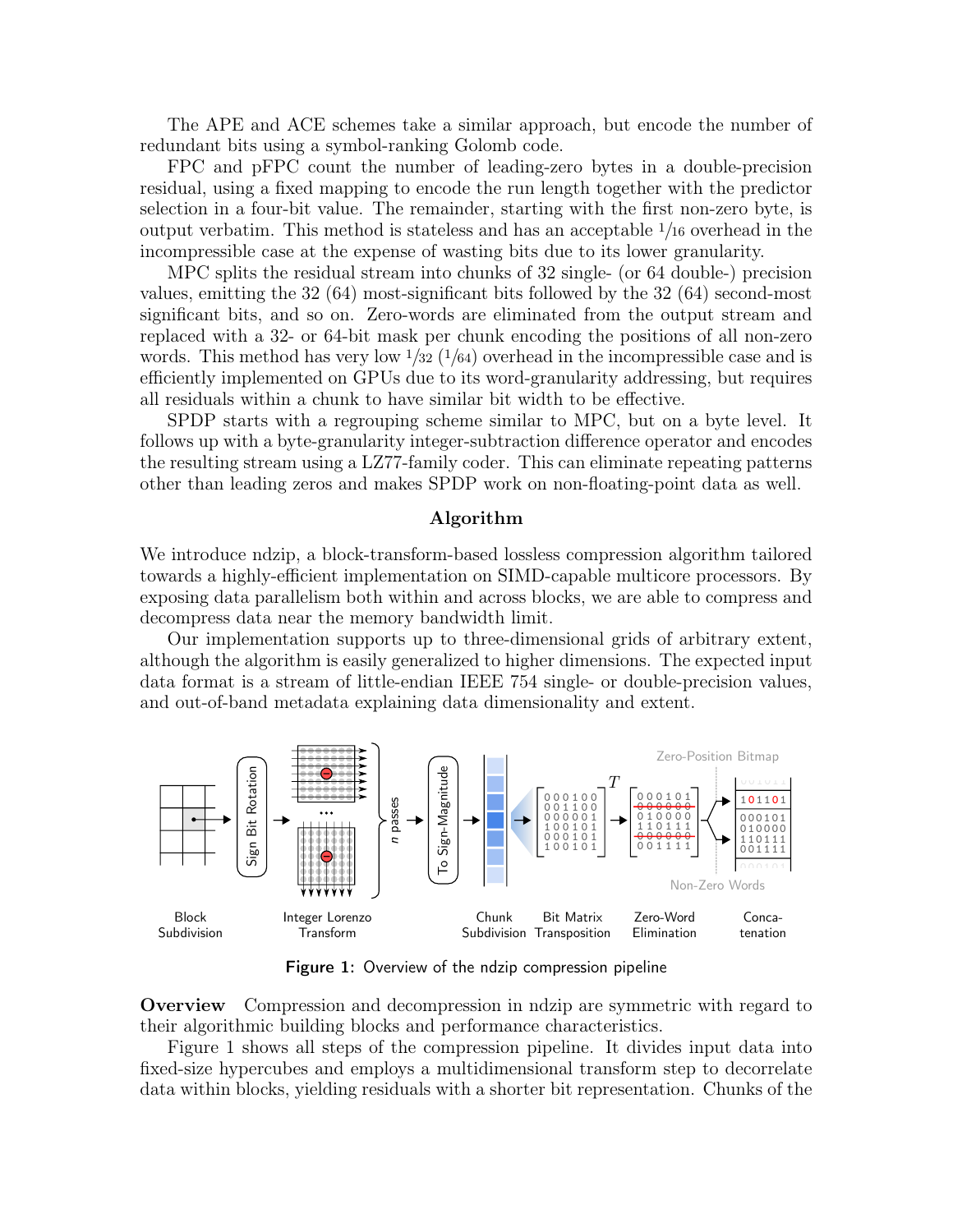residual stream are then compacted by eliminating common zero-bits through a bitmatrix transposition scheme. The compacted chunks are stored alongside a header revealing positions of the compressed blocks within the output stream.

The decompression pipeline inverts each compression step by expanding the original chunks from their compressed form, repeating the bit-matrix transposition step to obtain residuals and finally applying the inverse block transform step to restore the uncompressed hypercube.

Block Subdivision Instead of attempting to process the entire n-dimensional grid of input data at once, ndzip subdivides it into small hypercubes which are compressed independently. Since the algorithm requires multiple passes over the data, this enables better use of processor caches at the expense of a minor loss in decorrelation efficiency. By eliminating all dependencies between blocks, this subdivision scheme exposes additional data parallelism to the implementation.

We choose a size of  $4096$  elements, which manifests as hypercube sizes of  $4096<sup>1</sup>$ , 64<sup>2</sup> or 16<sup>3</sup> for one to three dimensions, respectively. This corresponds to to 16 KB of memory for single- and 32 KB for double precision. Fixing the block size in advance allows the generation of highly-optimized machine code for the following steps.

When the grid extent is not a multiple of the block size, border elements are simply appended to the output uncompressed.

Integer Lorenzo Transform The floating-point Lorenzo predictor is highly effective on multidimensional data. However, the separate bit-pattern residual computation step requires the decompressor to reconstruct each prediction from alreadydecoded neighboring values, introducing dependences that limit parallelism.

We circumvent this problem in the novel Integer Lorenzo Transform, a multi-pass operation which directly computes an approximation of Lorenzo prediction residuals within the integer domain. Figure [2](#page-3-0) illustrates this process. Both forward and inverse transform steps are in-place, and, in the case of multi-dimensional grids, data parallel.

<span id="page-3-0"></span>

Figure 2: Computation of the Lorenzo prediction residual; example for point  $d$  in a 2D array

The first pass maps all floating-point values in a block to an integer representation. This mapping must be reversible and should ideally preserve small floating-point differences in the input as small integer differences in the output. Reinterpreting the bits of an IEEE 754 floating-point value as a two's complement integer of the same width already yields a monotone mapping in the exponent and mantissa bits. A discontinuity arises near zero due to the input's sign-magnitude representation of floating-point values. Inverting exponent and mantissa bits depending on the sign to obtain a two's complement integer as proposed by Lindstrom et al. [\[2\]](#page-9-1) is not optimal since opposite-sign, similar-magnitude values usually share exponent bits. We found the best solution to be a simple left-rotation of the floating-point representation by one bit, which puts the sign at the least-significant position.

The following passes iteratively obtain the Lorenzo prediction residual of each value in the integer domain. For the one-dimensional case, this means replacing all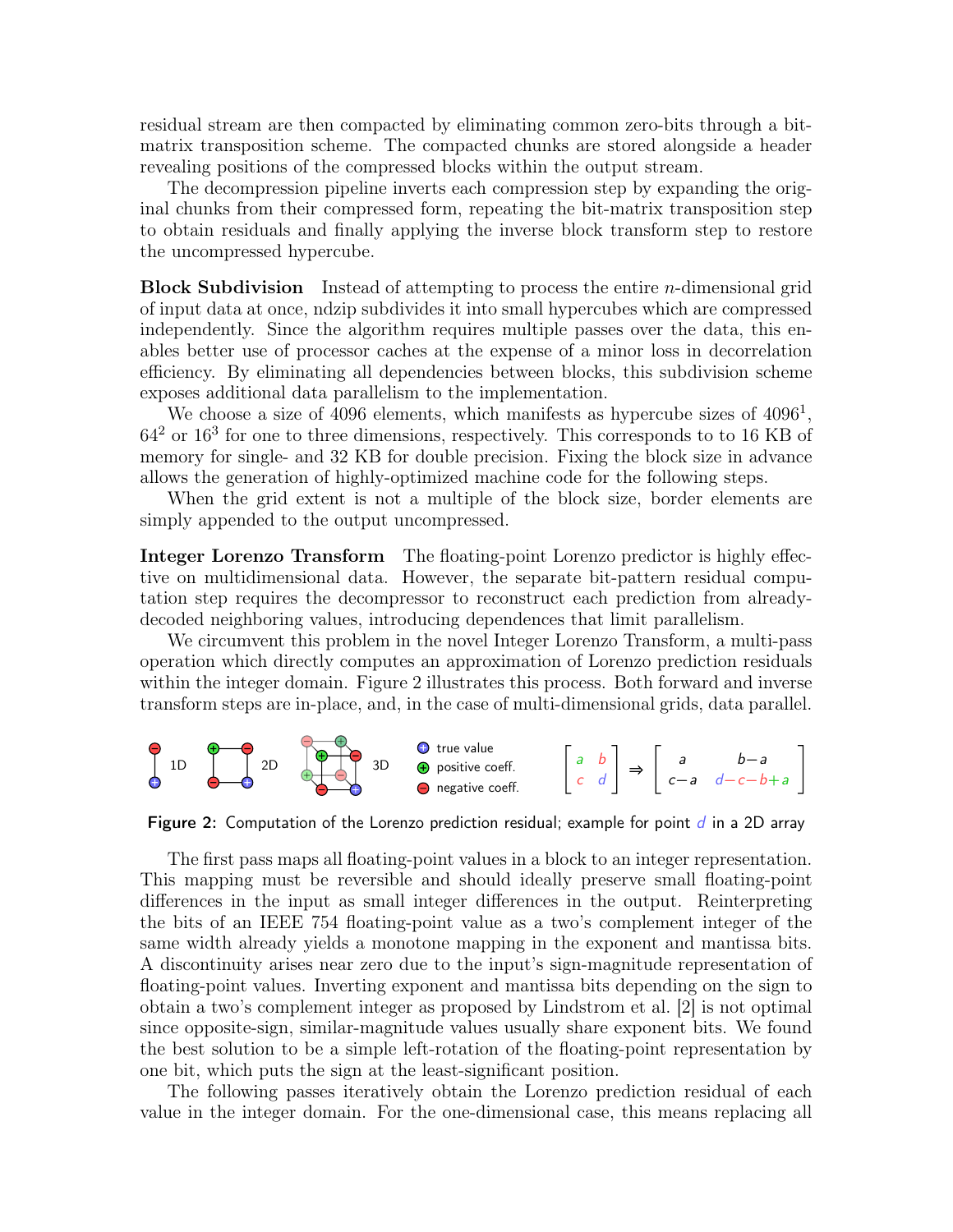input values (but the first) with the difference to its predecessor, following Figure [2.](#page-3-0)

For the higher-dimensional case, we observe that residual computation is separable: remainders in two dimensions are calculated by first performing one-dimensional subtraction along each row, followed by one-dimensional subtraction along each column. This is trivially generalized to arbitrary *n*-dimensional grids, requiring *n* passes over the data. All subtraction operations within one pass are data-independent, so a fully parallel transform requires just  $\mathcal{O}(n)$  steps.

The inverse operation, restoring input values from residuals, is separable in the same way. In each pass, it adds the restored predecessor to each residual value. Since this introduces a dependency chain along each row, the inverse transform passes are fully parallel in only  $n - 1$  dimensions. Using a parallel scan for summation yields a complexity of  $\mathcal{O}(n \log(k))$  steps for a block width of k.

**Residual Value Encoding** ndzip uses the same residual value encoding scheme as MPC [\[7\]](#page-9-6), which can be implemented very efficiently on modern CPUs.

Since residuals use a two's complement representation, small values will start with a string of leading-zero or leading-one bits depending on their sign. To encode both through zero-elimination, residuals are first converted to a sign-magnitude representation by flipping all but the first bit whenever the residual is negative.

The scheme then divides the residual stream into chunks of 32 single-precision or 64 double-precision values and performs a  $32 \times 32$  (64  $\times$  64) bit matrix transposition on each chunk to group bits from the same position into words. All zero-words are stripped from the output, and a 32-bit (64-bit) header is prepended to each chunk, encoding the position of non-zero words as a bitmap.

#### Implementation

ndzip is tailored towards efficient use of SIMD units in modern CPUs. Although modern compilers can autovectorize certain code patterns, our implementation requires manual vectorization using platform intrinsics. We chose the AVX2 instruction set, available on most x86\_64 processors since 2013. AVX2 vector registers are 256 bit wide and can thus operate on 8 single- or 4 double-precision values simultaneously.

**Integer Lorenzo Transform** Within an *n*-dimensional block, we identify the dimension with the fastest-changing index as the horizontal dimension.

In the horizontal dimension of the forward transform, 8 (4) residuals can be computed in parallel by loading two 256-bit registers with an offset of 4 (8) bytes and performing a single vector subtraction. This offset incurs one unaligned load, which newer processors do not penalize significantly.

The inverse exhibits limited parallelism in the horizontal dimension since a true dependence exists between adjacent values. Rows are still independent, but the transposition step required to load multiple values from a stride into one register would outweigh the speedup from parallel vector addition. We thus chose to only parallelize the inverse transform along  $n-1$  dimensions.

Implementing the higher-dimension passes of both forward and inverse transform is trivial. An aligned 256-bit load or store will operate on 8 (4) values from distinct, independent rows, allowing them to be processed in parallel.

All transform passes profit from software pipelining, i.e. the widening of vector instructions by operating on multiple registers in lock-step, to a small degree.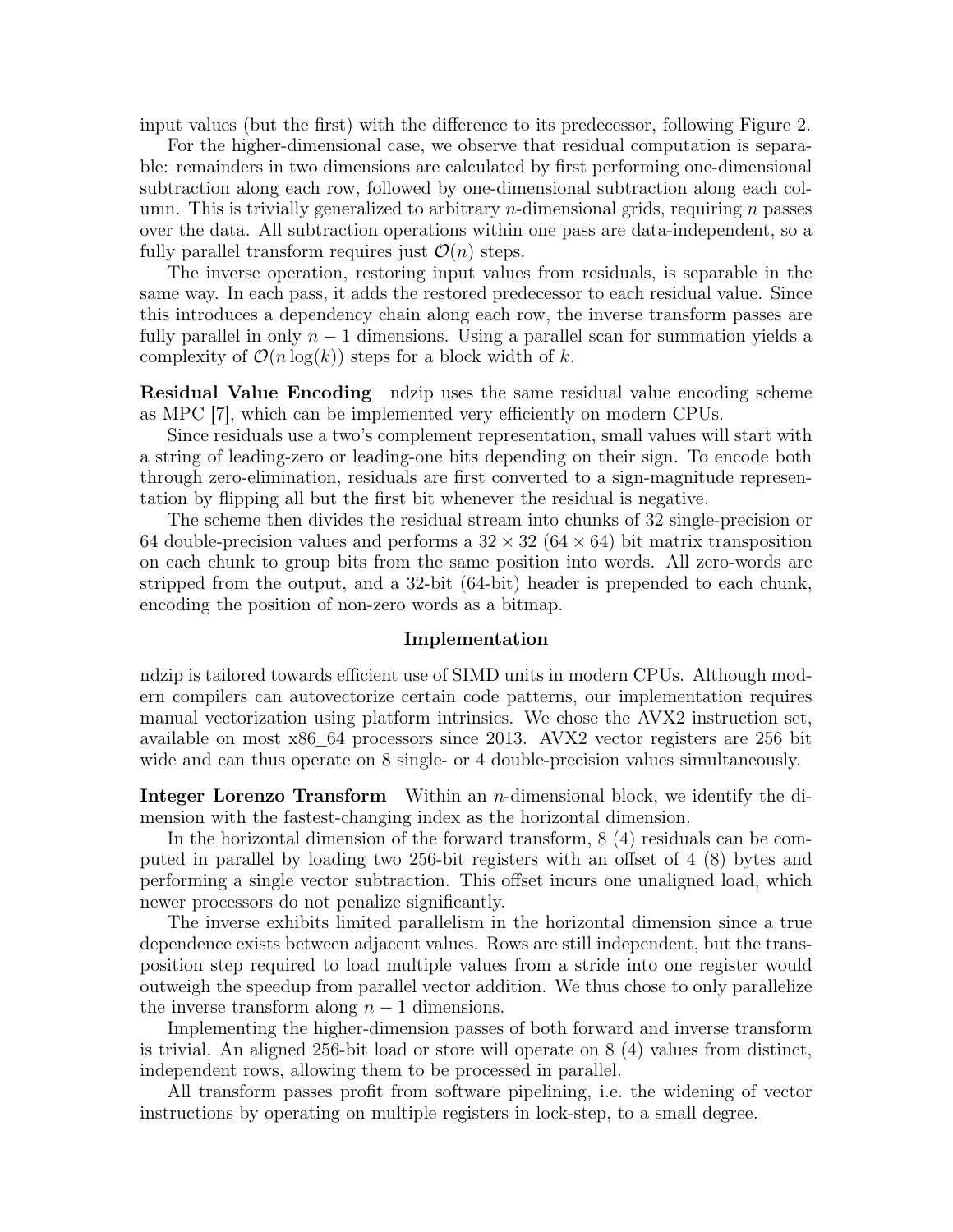Residual Value Encoding A naive implementation of the bit matrix transposition step consists of a nested loop performing  $32 \cdot 32 = 1024$  (or  $64 \cdot 64 = 4096$ ) bitwiseand, bitwise-or and shift operations, or around 3 instructions per bit. This can be significantly improved by using vector operations to first reorder the input at a byte granularity and then extract neighboring bits in parallel.

The reordering step uses a sequence of AVX2 vpunpck, vpshuf and vperm instructions to rearrange input bytes such that the 32 (64) most significant residual bytes are followed by the 32 (64) second-most significant bytes, and so on. Clang 10.0.1 compiles this step to a sequence of 28 vector instructions for a  $32 \times 32$  matrix and 241 instructions for a  $64 \times 64$  matrix.

The extraction step then leverages the vpmovmskb instruction, which interprets a 256-bit word as a vector of 32 8-bit integers and extracts its 32 most-significant bits. Followed by a 1-bit left-shift of the vector register and a store of the 32-bit transposed column (or half-column, in the 64-bit case) to memory, this step produces 32 bits every 3 instructions. In total, the vectorized implementation requires  $28 + 32 \cdot 3 = 124$ instructions for a  $32 \times 32$  bit matrix and  $241+64 \cdot 2 \cdot 3 = 625$  instructions for a  $64 \times 64$ bit matrix to complete, a small fraction of the naive implementation.

Zero-words are eliminated using a simple loop with one branch per word. A quick but effective optimization lies in the observation that the compressed representation of an all-zero chunk is just an all-zero bitmap header. Common in highly-correlated input data, this pattern can be handled efficiently by zero-testing the chunk of residuals and conditionally skipping both transposition and zero-word elimination.

Thread Parallelism The scheme's subdivision into hypercubes exposes a high degree of parallelism between blocks that allows simple and efficient distribution of work among threads. Compression is an input-parallel problem, and while blocks can easily be transformed in parallel, more complex synchronization is required to concatenate the variable-length compressed representations in the output stream. Decompression on the other hand is output-parallel, making the implementation straightforward.

<span id="page-5-0"></span>

Figure 3: Producer-consumer scheme for thread-parallel compression

Figure [3](#page-5-0) shows the parallel compressor, where a configurable number of identical threads work cooperatively on a set of pre-allocated write buffers in a producerconsumer scheme. In a loop, they load, transform and compact individual blocks, writing the compressed representation to a buffer taken from a shared buffer free list.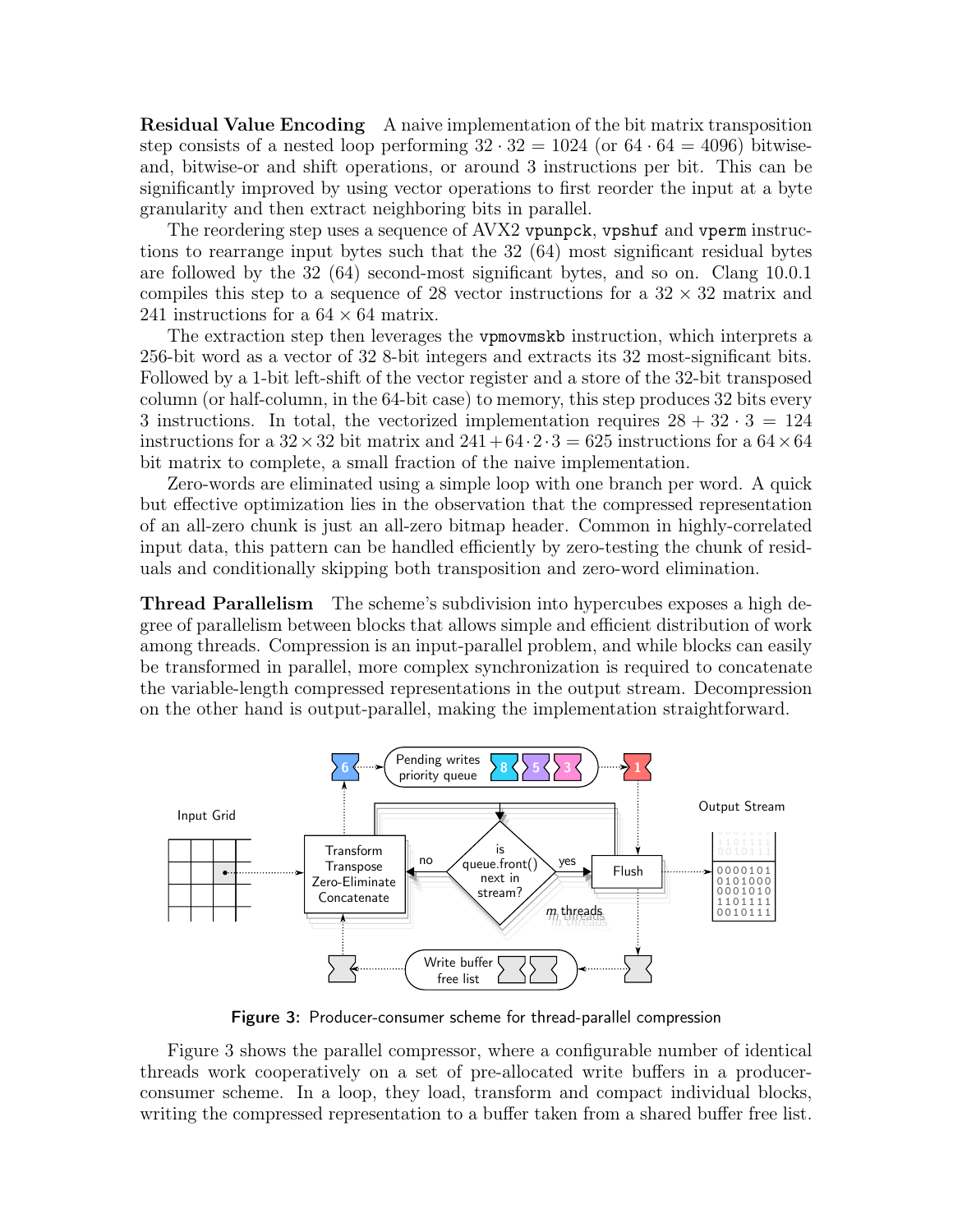The filled buffer is then placed in a shared priority queue that orders buffers by their position in the output stream. When a task observes that the next item in the queue is the successor of the block most recently written to the output stream, it flushes the write, placing the buffer back into the free list.

For decompression, a simple work-sharing for-loop decompresses blocks by looking up the compressed stream offsets in the file header and decoding blocks in parallel.

## Evaluation

<span id="page-6-0"></span>Third-Party Software ndzip was compared against the original implementations of several floating-point compressors, namely fpzip  $1.3.0<sup>1</sup>$  $1.3.0<sup>1</sup>$ , FPC  $1.1<sup>2</sup>$  $1.1<sup>2</sup>$  $1.1<sup>2</sup>$ , pFPC  $1.0<sup>2</sup>$  and SPDP 1.1<sup>[2](#page-0-0)</sup>. MPC, although related, was not considered since it only features a GPU implementation[2](#page-0-0) and is thus not directly comparable to CPU algorithms. No implementation could be obtained for the APE and ACE compression schemes.

For context, we include state-of-the-art general-purpose compressors in our evaluation. zlib  $1.2.11<sup>3</sup>$  $1.2.11<sup>3</sup>$  $1.2.11<sup>3</sup>$  is the de-facto standard implementation of the Deflate format. xzu-tils 5.2.5's liblzma<sup>[4](#page-0-0)</sup> implements the expensive but effective LZMA scheme. LZ4 1.9.2<sup>[5](#page-0-0)</sup> provides he throughput-optimized compressor of the same name. Zstd 1.4.5<sup>[6](#page-0-0)</sup> is the reference implementation of the relatively new, efficient Zstandard compression scheme.

<span id="page-6-1"></span>

| dataset                                                                                                                             | single double | extent                                                                                                                                                                                      | dataset                                                                                                          | single double     | extent                                                                                                                                                                                                                                                                                                                        |
|-------------------------------------------------------------------------------------------------------------------------------------|---------------|---------------------------------------------------------------------------------------------------------------------------------------------------------------------------------------------|------------------------------------------------------------------------------------------------------------------|-------------------|-------------------------------------------------------------------------------------------------------------------------------------------------------------------------------------------------------------------------------------------------------------------------------------------------------------------------------|
| $msg$ _sppm<br>msg_sweep3d<br>snd_thunder<br>ts_gas<br>$ts$ wesad<br>hdr_night<br>hdr_palermo<br>hubble<br>rsim<br>spitzer_fls_irac |               | 34,874,483<br>15.716.403<br>7,898,672<br>4,208,261<br>4,588,553<br>$8.192 \times 16.384$<br>$10.268 \times 20.536$<br>$6.036 \times 6.014$<br>$2.048 \times 11.509$<br>$6,456 \times 6,389$ | asteroid<br>astro_mhd<br>astro_mhd<br>astro_pt<br>flow<br>hurricane<br>magrecon<br>miranda<br>redsea<br>sma_disk | √<br>$\checkmark$ | $500 \times 500 \times 500$<br>$128 \times 512 \times 1024$<br>$130 \times 514 \times 1026$<br>$512 \times 256 \times 640$<br>$16 \times 7,680 \times 1,0240$<br>$100 \times 500 \times 500$<br>$512 \times 512 \times 512$<br>$1,024 \times 1,024 \times 1,024$<br>$50 \times 500 \times 500$<br>$301 \times 369 \times 369$ |
| spitzer_fls_vla<br>spitzer_frontier                                                                                                 |               | $8.192 \times 8.192$<br>$3.874 \times 2.694$                                                                                                                                                | turbulence<br>wave                                                                                               |                   | $256 \times 256 \times 256$<br>$512 \times 512 \times 512$                                                                                                                                                                                                                                                                    |

Test Data Compression strength and performance was evaluated on data of varying dimensionality from real-world applications [\[9\]](#page-9-8), shown in Figure [4.](#page-6-1)

Figure 4: Scientific sample datasets used in compressor comparisons

Environment Our test system was a 12-core, 24-thread AMD Ryzen 9 3900X processor with 64 GB of DDR4-3200 memory in a dual-channel configuration, running Linux 5.8.14 with the ondemand CPU frequency governor. The ndzip source code was compiled using Clang 10.0.1 and the -O3 -march=native optimization flags.

Methodology We define the compression ratio of a dataset as compressed size divided by uncompressed size in bytes, with lower ratios indicating stronger compression. This definition directly relates to the reduction of bandwidth required to

<sup>1</sup><https://github.com/LLNL/fpzip/releases/tag/1.3.0>

<sup>2</sup><https://userweb.cs.txstate.edu/~burtscher/research/{FPC,pFPC,SPDPcompressor,MPC}> <sup>3</sup><https://www.zlib.net/>

<sup>4</sup><https://tukaani.org/xz>

 $5$ https://github.com/1z4/1z4/releases/tag/v1.9.2

 $6$ <https://github.com/facebook/zstd/releases/tag/v1.4.5>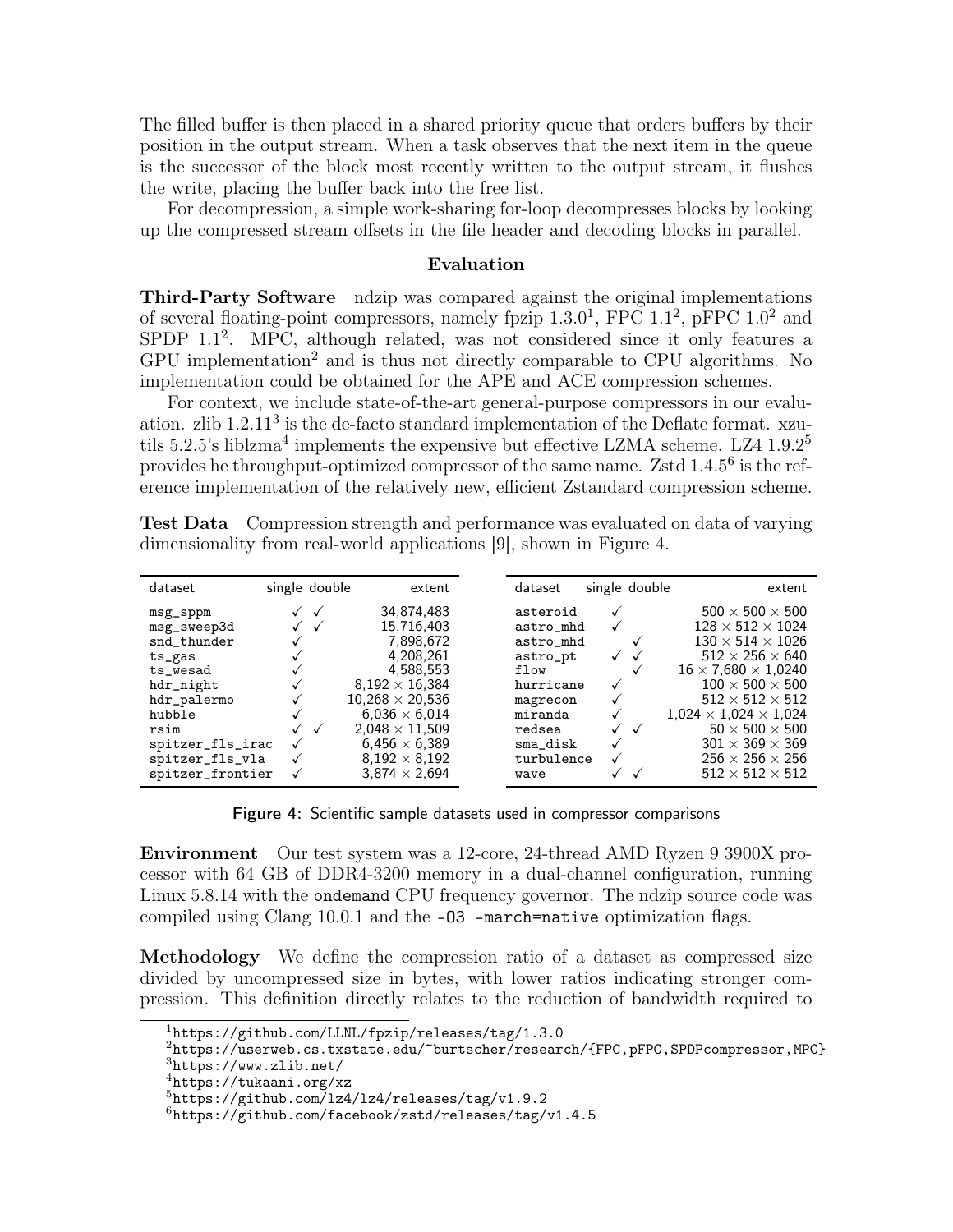transfer a dataset. Where ratios need to be aggregated, the unweighted arithmetic mean of compression ratios over datasets is reported.

Performance was evaluated by measuring wall-clock time to compress and decompress from and to system memory, excluding any file I/O and initialization overhead. Third-party implementations were adapted to allow in-memory operation where necessary. We report the throughput of uncompressed bytes per second, which translates to compression input and decompression output bandwidth. Measurements for each algorithm–dataset pair were repeated until the total runtime exceeded one second. Before each iteration, input data was evicted from the CPU cache.

Predictor Approximation Quality To evaluate effectiveness of the novel Integer Lorenzo Transform (ILT), we replace the transform step of our implementation with other prediction methods and compare the resulting compression ratios. The gain from exploiting multidimensionality is measured by transforming higher-dimensional datasets with an equivalent one-dimensional transform instead. The quality of the ILT approximation, which attempts to match the decorrelation efficiency of floatingpoint Lorenzo prediction (FLP), is assessed by replacing the ILT step with FLP and a difference operator. For all predictors and transforms, both a simple XOR difference and the rotate-and-subtract integer difference from ndzip are evaluated.

<span id="page-7-0"></span>

Compression ratio relative to worst for this dimensionality (smaller is better)

Figure 5: Relative compression ratios of different prediction and transform schemes

Figure [5](#page-7-0) shows compression ratios averaged over all datasets of Figure [4](#page-6-1) with the same dimensionality, scaled relative to the worst compression ratio observed in the respective dimension. For one-dimensional datasets, all schemes are roughly equivalent. Overall, FLP together with integer subtraction, similar to the scheme employed by fpzip, yields the best results, closely followed by XOR-remainder FLP and ILT. The worst options are the two one-dimensional predictors, showing that the Lorenzobased components significantly benefit from higher dimensionality. Comparison with the XOR-difference variant of ILT, equivalent to calculating the XOR remainder of a length-2 hypercube for each value, demonstrates that careful choice of the remainder operation is essential for approximating the relevant features of FLP.

Compressor Efficiency Figure [6](#page-8-0) compares throughput and compression ratios achieved by the examined compressor implementations on our test data. By design, not all algorithms can process both single- and double-precision values.

Some algorithms have one or more tunable parameters, in which case we report all configurations on the pareto front of the compression operation as a continuous line. Others schemes, notably including ndzip, have no tunable behavior.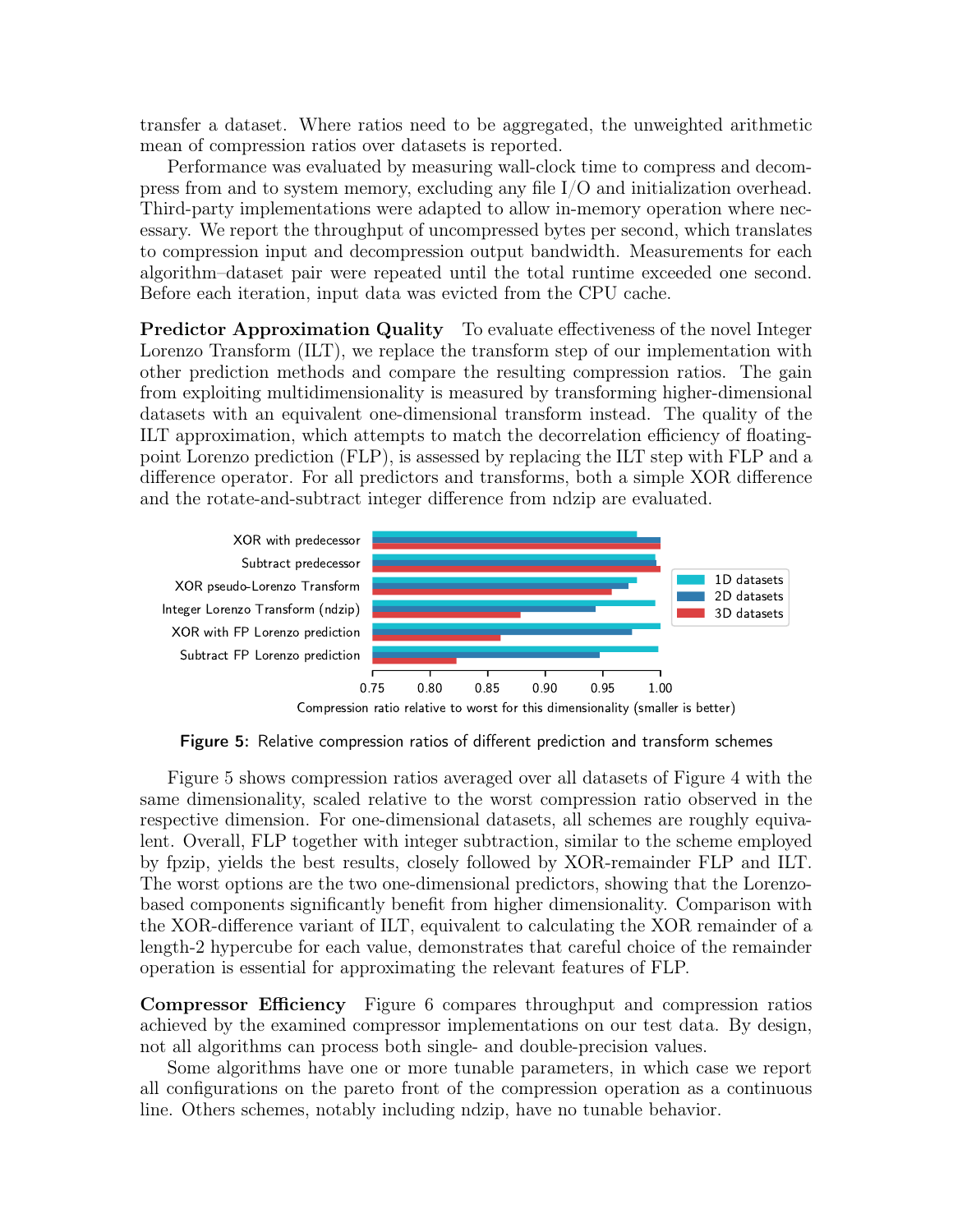<span id="page-8-0"></span>

Figure 6: Compression ratio and throughput achieved by examined compressors

We observe that general-purpose algorithms can achieve high compression ratios on floating-point data, but only at the expense of significant computational resources. LZMA achieves the highest compression ratio on doubleprecision values and rivals the strongest single-precision compressor fpzip, while spending almost 90 minutes compressing our largest dataset from Figure [4.](#page-6-1) LZ4 achieves higher compression and decompression throughput than any other single-threaded algorithm reviewed, while also delivering the worst data reduction.

<span id="page-8-1"></span>

Figure 7: ndzip scaling up to 24 threads

Zstandard provides an exceptionally good trade-off, dominating Deflate and the specialized SPDP on single-precision data.

Most specialized algorithms are able to outperform general-purpose schemes in at least one dimension. fpzip is the strongest single-precision compressor at the cost of only moderate throughput. For double-precision datasets, SPDP and FPC are able to slightly outperform Zstandard on compression but lose the throughput comparison for decompression, while fpzip provides no significant advantage in either step.

ndzip is the fastest specialized compressor and decompressor by a significant margin, with single-threaded execution ("st") achieving  $2.8 \text{ GB/s}$  (3.0  $\text{GB/s}$ ) in compression throughput and 2.2 GB/s  $(2.7 \text{ GB/s})$  decompression throughput for single (double) precision datasets. Thread-parallel execution peaked between 9 and 12 GB/s. On our test system, the maximum input bandwidth for a multithreaded, uncompressed copy operation is 16.3 GB/s as measured by the STREAM benchmark<sup>[7](#page-0-0)</sup>.

 $7$ <https://www.cs.virginia.edu/stream>